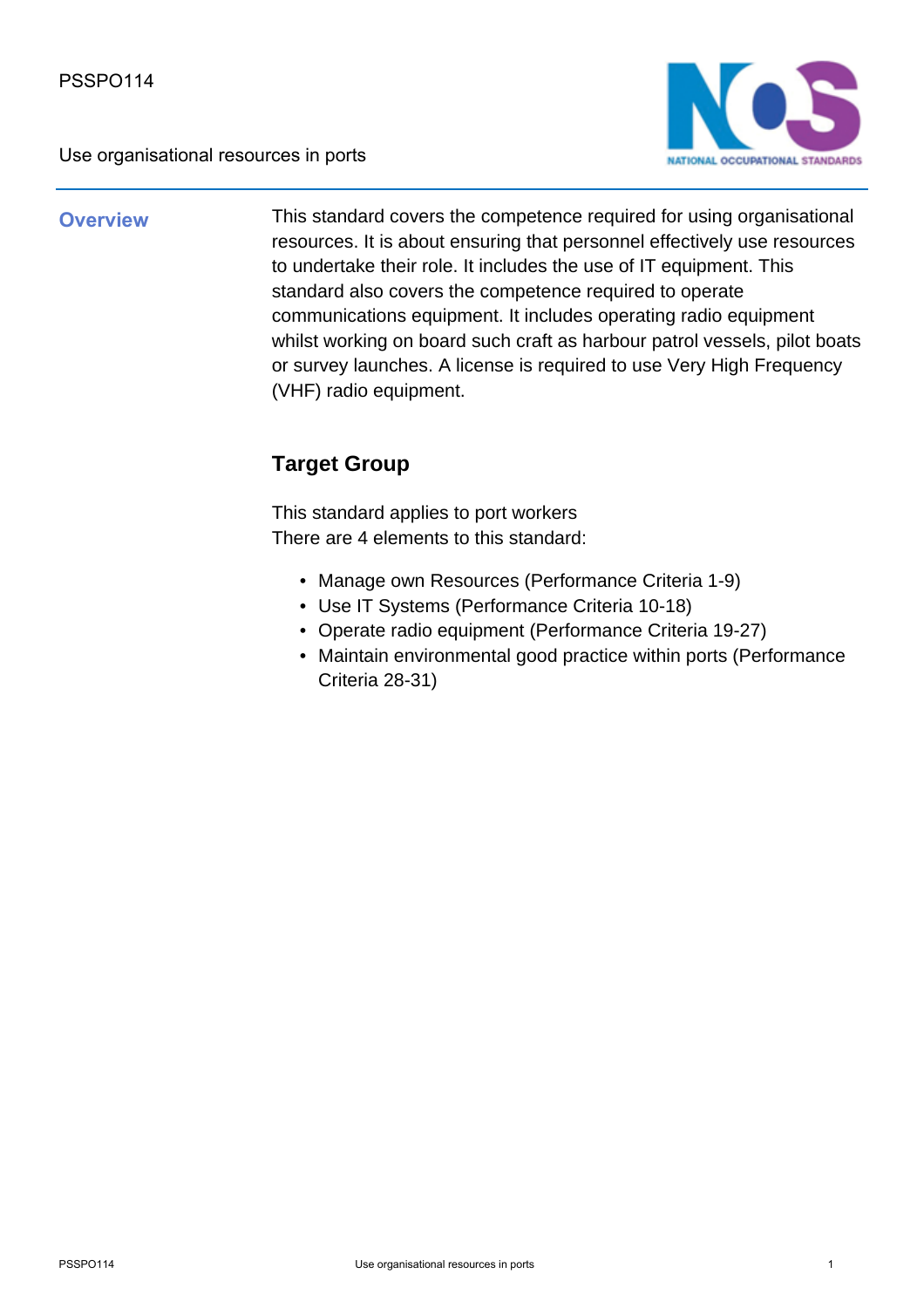

## **Performance criteria**

*You must be able to:*

- 1. identify and agree the requirements of own work-role with line manager
- 2. discuss and agree personal work objectives with line manager and agree how progress will be measured
- 3. identify any gaps between the requirements of own work-role and current knowledge, understanding and skills
- 4. discuss and agree with line manager, a development plan to address any identified gaps in own current knowledge, understanding and skills
- 5. undertake the activities identified in own development plan and discuss, with line manager, how they have contributed to own performance
- 6. obtain regular and useful feedback on performance from those who are in a position to evaluate it
- 7. discuss and agree, with line manager, any changes to own personal work objectives and development plan in the light of performance, feedback received, any development activities undertaken and any wider changes
- 8. check, on a regular basis, how own time at work is being used and identify possible improvements
- 9. ensure that own performance consistently meets or goes beyond agreed requirements
- 10. turn on and use IT hardware
- 11. ensure that peripheral hardware is working as required
- 12. address any difficulties in setting up hardware and/or use sources of support
- 13. access data files, using a password
- 14. input and extract data
- 15. use only licensed and authorised software programmes
- 16. back up data in line with organisation policy
- 17. maintain security and confidentiality of data in line with company policy
- 18. use hardware in line with organisation policy and procedure
- 19. operate radio equipment in line with organisation's procedures
- 20. recognise environments where radio performance may be impaired
- 21. establish communication with intended recipient
- 22. use agreed local radio communication phrases, where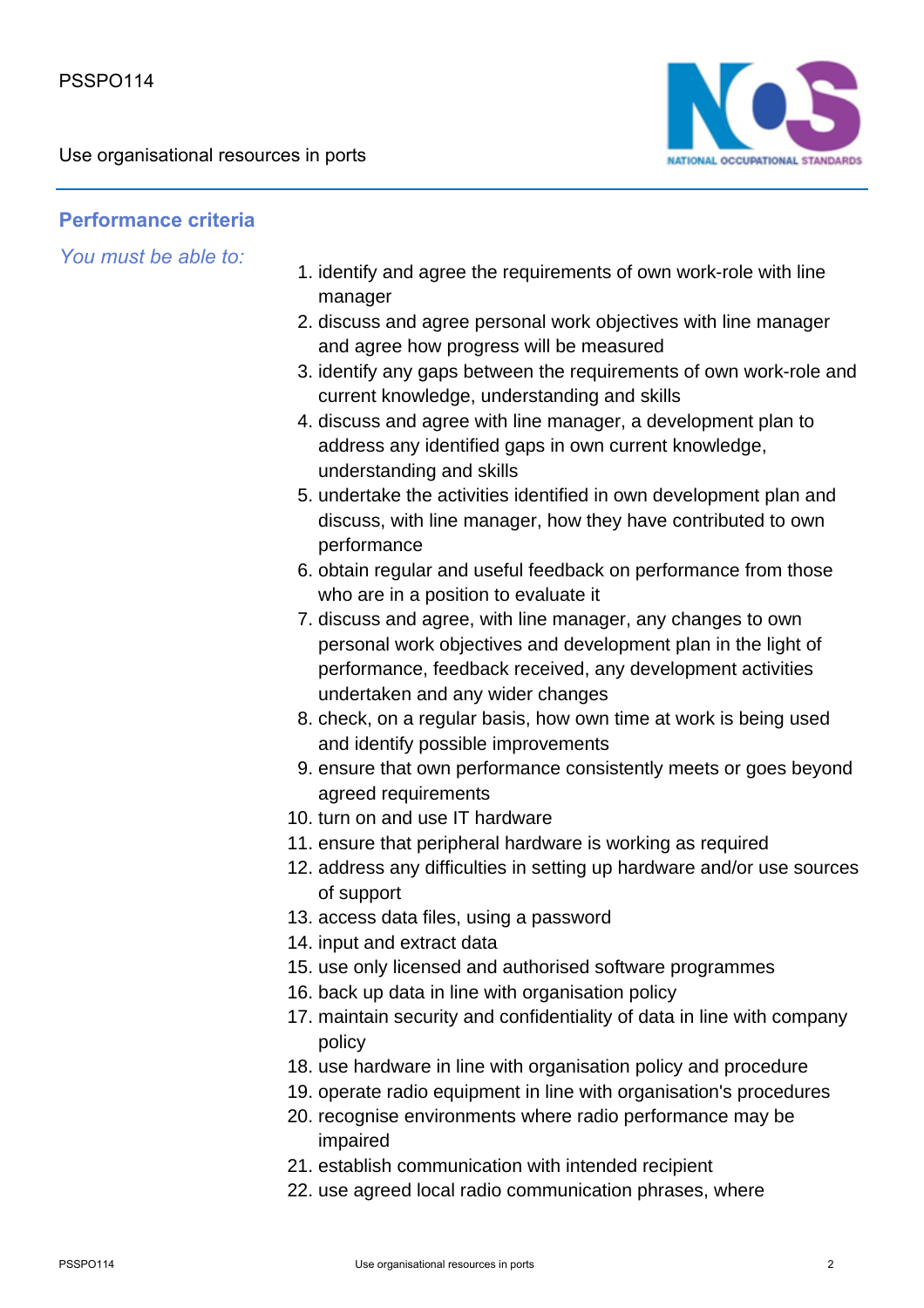

appropriate

- 23. use the phonetic alphabet in communications
- 24. use channels and frequency according to organisation procedures
- 25. comply with regulations and organisational procedures when transmitting and receiving radio communications
- 26. report any difficulties in transmitting information to the relevant person
- 27. maintain up to date, complete and accurate records of transmitted and received communications
- 28. undertake work in a manner which minimises environmental damage
- 29. conduct work in line with relevant legislation, guidance and organisational procedures which relate to environmental impact
- 30. recognise any incidental damage to the environment and take action to minimise or rectify the damage
- 31. dispose of waste materials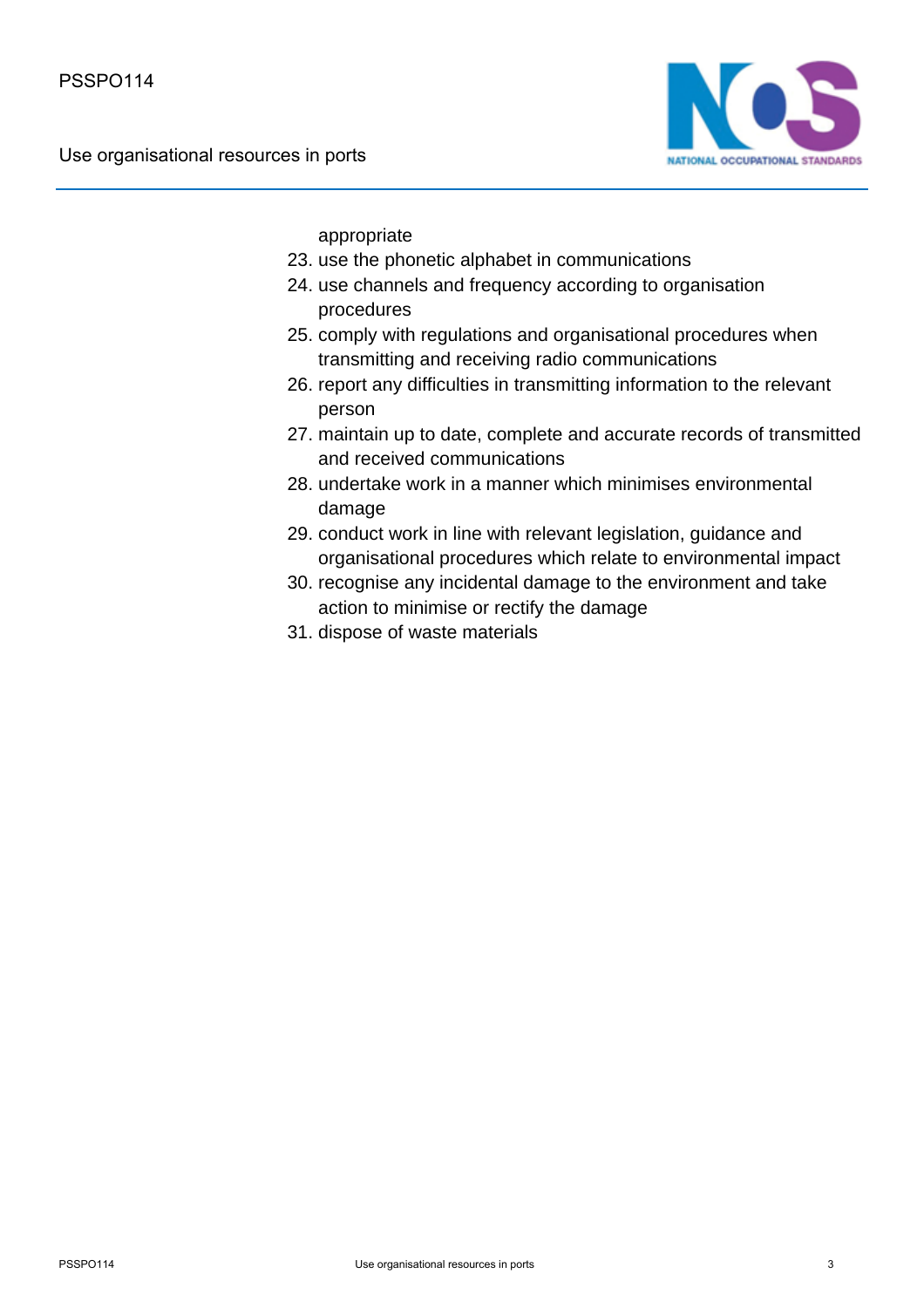

## **Knowledge and understanding**

*You need to know and understand:*

- why managing own resources (particularly knowledge, 1. understanding, skills and time) is important
- 2. how to identify the requirements of a work-role
- 3. how to measure progress against work objectives
- 4. how to identify development needs to address any identified gaps between the requirements of own work-role and own current knowledge, understanding and skills and any activities which can be undertaken to address these
- 5. what an effective development plan should contain
- 6. how to identify whether and how development activities have contributed to own performance
- 7. how to obtain and make effective use of feedback on own performance
- 8. how to update work objectives and development plans in the light of performance, feedback received, any development activities undertaken and any wider changes
- 9. how to record the use of own time and identify possible improvements
- 10. own organisation's requirements for the development or maintenance of knowledge, understanding and skills
- 11. the requirements of own work-role including the limits of own responsibilities
- 12. agreed personal work objectives
- 13. the reporting lines in the organisation
- 14. own current knowledge, understanding and skills
- 15. own personal development plan
- 16. the organisation's policy and procedures in terms of personal development
- 17. the available development opportunities and resources in the organisation
- 18. health, safety and security issues relating to the use of computer and information technology hardware and precautions to address these
- 19. own organisation's procedures for normal and emergency situations
- 20. how different weather conditions and locations can affect the transmission and reception of radio signals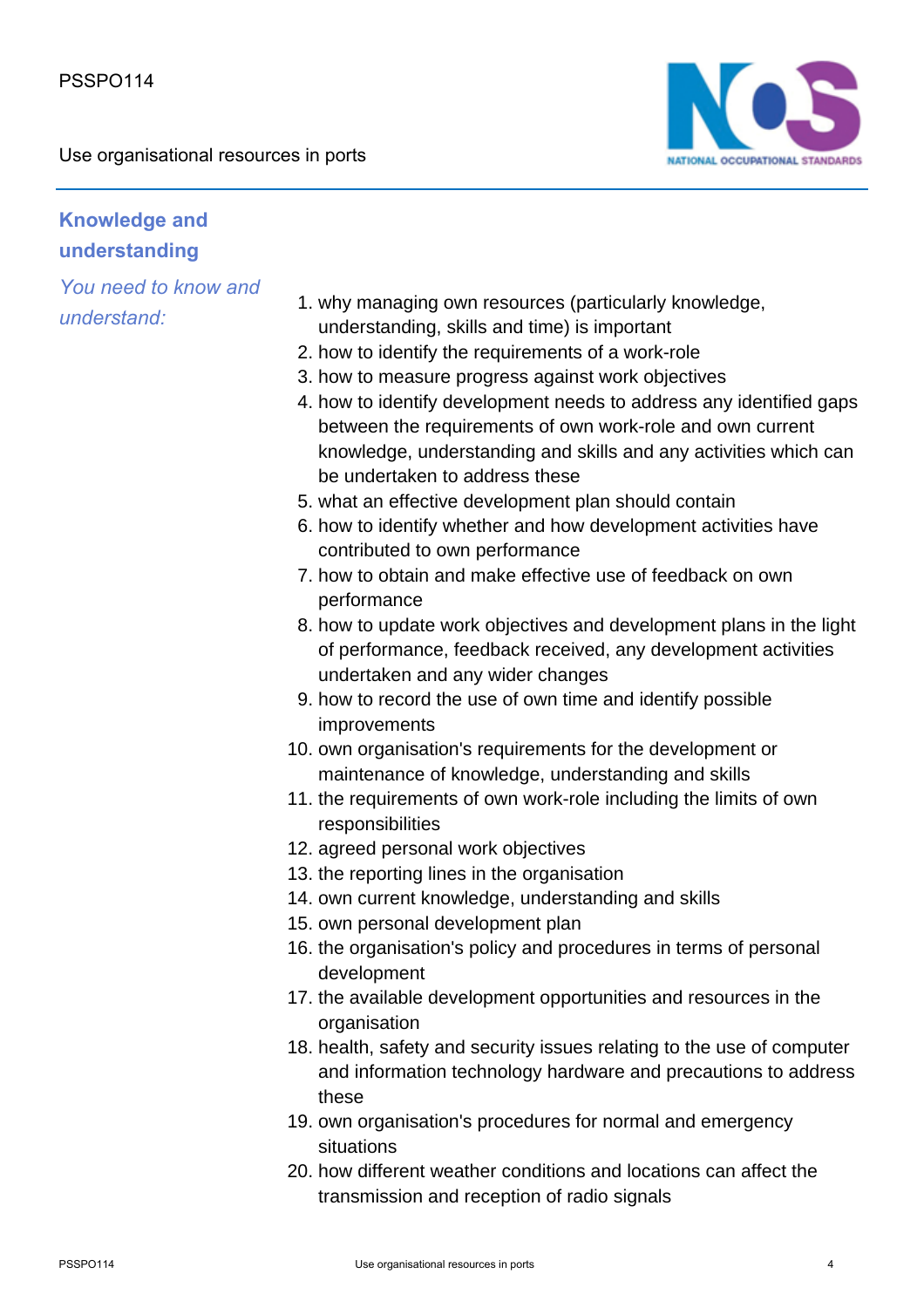

- 21. the phonetic alphabet, its use and the appropriate standard communication phrases
- 22. how to operate radio equipment used within own organisation
- 23. organisational requirements for reporting difficulties in transmitting information using radio equipment
- 24. organisational requirements for recording and retaining records of radio communications
- 25. methods for minimising environmental damage during work
- 26. the most suitable choice of materials and equipment, given the nature and location of the work activity and its potential impact on the environment
- 27. types of environmental damage that might occur from the organisation's operations, the impact these can have on the environment and the corrective actions to be taken
- 28. the ways in which tools and materials should be used in order to minimise environmental damage
- 29. approved methods of waste disposal which will minimise the risk to the environment
- 30. how and why environmental good practice should be maintained
- 31. the impact of own activities upon the port environment and how to assess and prioritise activities having the greatest impact
- 32. the organisation's environmental policy, associated management policies and own role within these
- 33. methods for reducing impact upon the port environment, such as those dealing with energy efficiency, oil recycling, and waste reduction
- 34. the organisation's, and legislative requirements, in terms of minimising environmental damage within the port
- 35. to whom environmental incidents should be reported, including the appropriate environment bodies, and the method for making contact with such authorities
- 36. that any incidents of incorrect disposal of waste material must be alerted to the relevant person
- 37. how to report and record all environmental incidents to the appropriate persons and/or agencies
- 38. how to encourage third parties to maintain environmental good practice in line with organisational procedures and standards